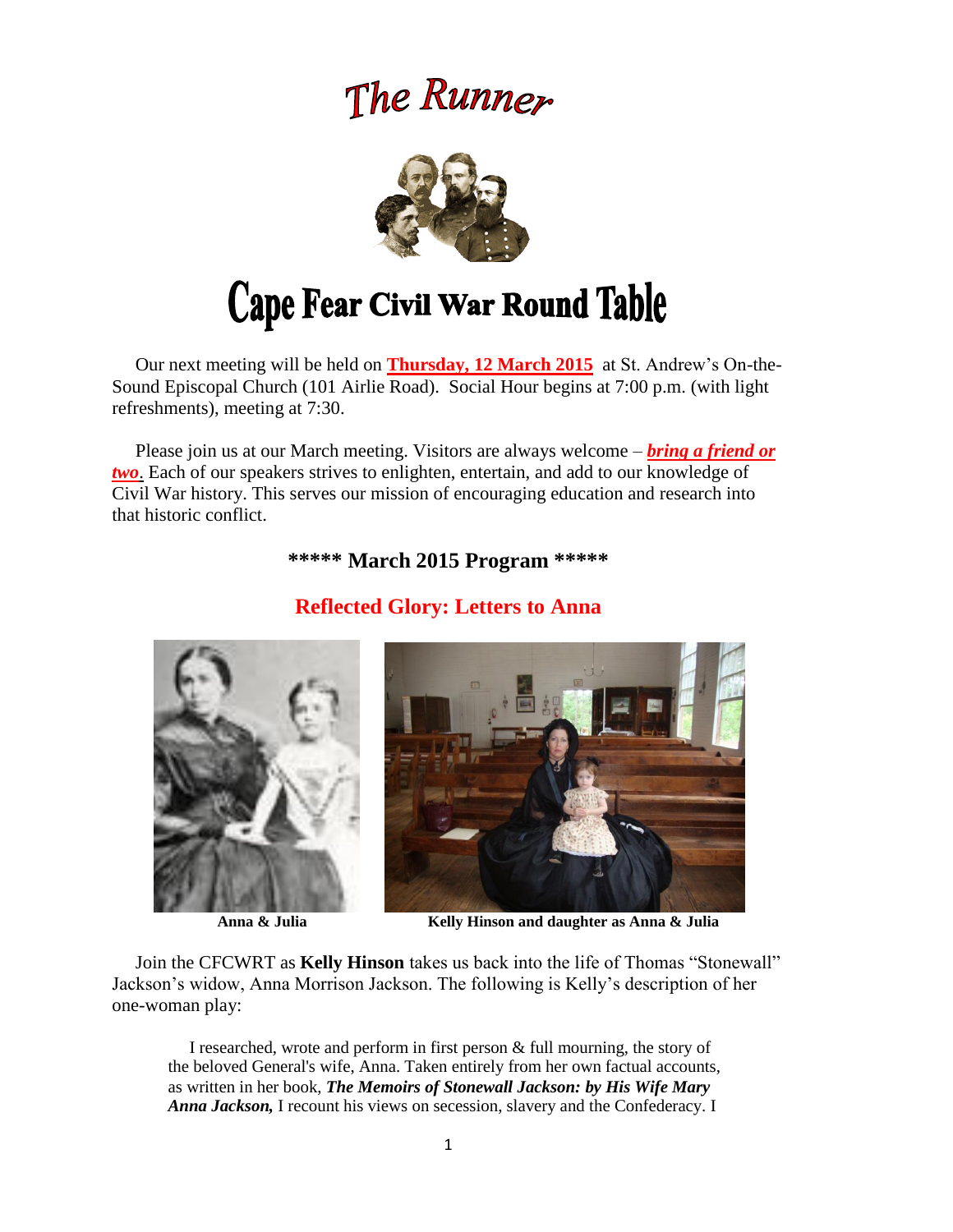begin by telling of how they met and married, and the tragedies that shaped both their lives. I tell of their early years together in beautiful Lexington Virginia, where he finally acquired what he most desired in life: a home and family of his own. Then I read selected letters written by Gen. Jackson to his "esposita" during the War, adding Anna's own thoughts to the events he describes. I end with his tragic death, after his wounding by friendly fire, on May 10th, 1863. The play is an hour long and is performed by oil lamp light, enhancing the audience's feeling of stepping back in time to 1864. The War is still raging, the blockade still in effect, and times are hard for the Southern civilians, and even harder for the soldiers. Anna's story is a love story, but also a tragedy in that she is widowed and remains in mourning for the rest of her life. She and General Jackson both believed in "Divine Providence" and that God brought them together, that God brought him to VMI before the War, and that God protected him on the battlefield. The theme of God and his religious views is central to the play. It is only after his initiating a battle on Sunday, and he writes to Anna of his great regrets over the "fighting on Sunday", that he is wounded. And after, he says he wishes to never have to take the field again.

 He [Jackson] wrote in one of his letters that he believed that "...God will, in his own good time and way, give us the victory".

 **Kelly Atkins Hinson** is a 10th generation North Carolinian, born in Pinehurst, NC, now residing on her Confederate ancestor's farm in Jackson Springs, NC. She is the proud mother of two little rebels, Tripp, 7 and Shiloh, 5 yrs old. They are often dressed in their 1860's garb and attending living history events alongside their mother. Kelly is a 1994 graduate of nursing school at Sandhills College, but currently is a stay-at-home mom.

 Kelly has been very involved in the presentation of Civil War history for quite a while. Some of her involvements are listed below:

 I have been an active member of the NC Division United Daughters of the Confederacy (UDC) since 2004, and currently a member of the Capt. Samuel A. Ashe Chapter, UDC in Raleigh, NC. I often participate in three local Sons of Confederate Veteran Camp's activities; The Moore County Scotch Riflemen Camp, the Sgt. John A. Lisk Camp, and the First, Farthest and Last Camp. I am Matron of Honor of the First, Farthest and Last Camp in Randolph County, NC. I was honored to receive the Dixie Defender award at the 118th Annual SCV Reunion in Vicksburg, Miss., 2013 and as Mrs. Mary Anna Jackson, I was extremely proud to welcome the Sons to the 119th Reunion this past year in Charleston, SC, just as the real Mrs. Jackson did in 1899. I am a member of the Black River Tiger Roses #50 OCR (Order of Confederate Rose) and The Society of the Black Rose NC Division. I am proud to have been voted the Black Rose of the Year 2013, and Rose of the Year 2014, by my peers in the OCR.

 I am the Vice President, Secretary and a trustee of the Southern Soldier Remembrance Foundation (SSRF), which endeavors to find descendants of Confederate soldiers and place headstones to mark their final resting places, focusing on Hollywood (8-10,000 unmarked), Oakwood (21,000) and Shockoe Hill (1000) Cemeteries in Richmond Virginia, but assisting in any way to make sure our ancestors graves are marked and their names are written in stone for future generations to never forget their sacrifices.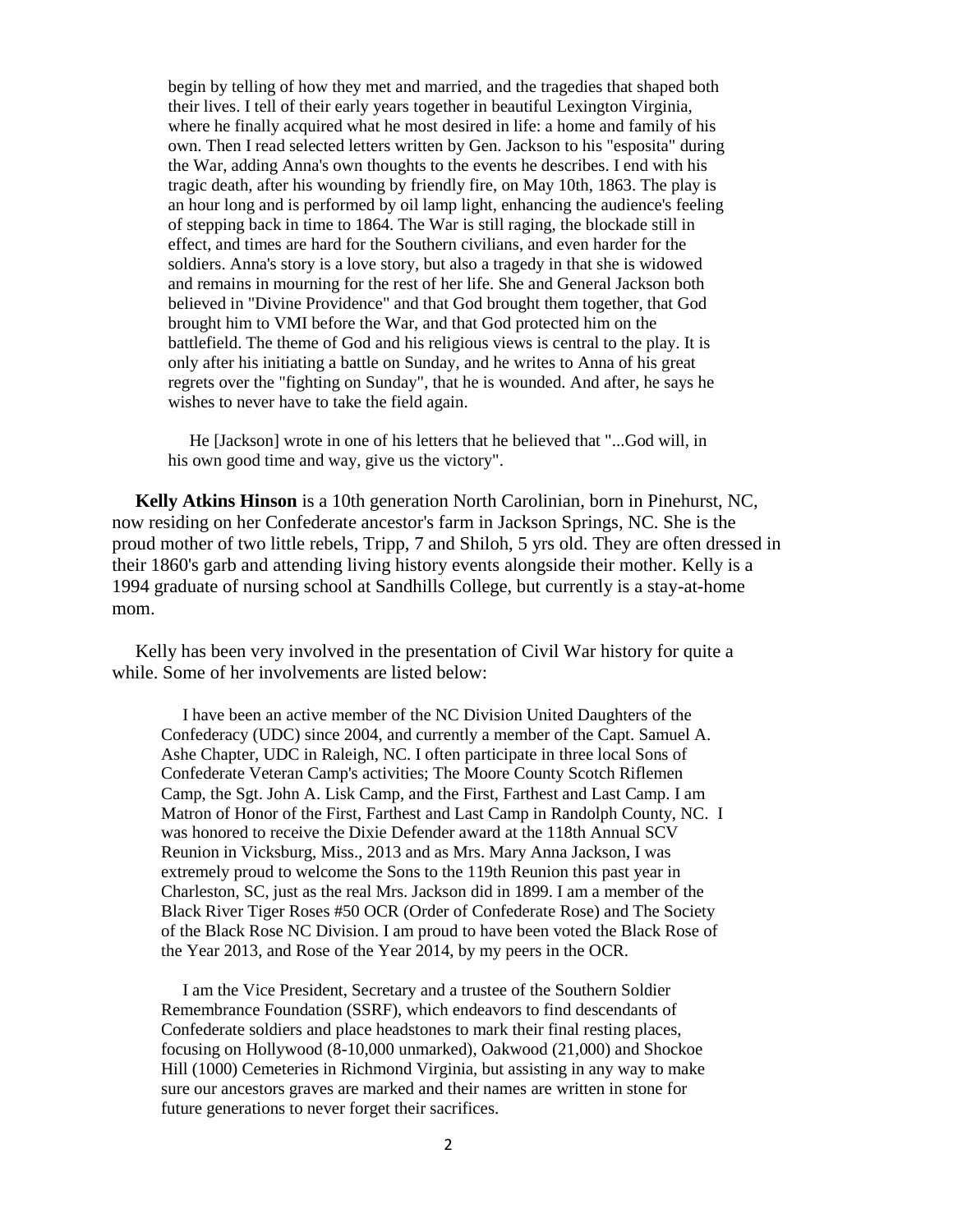I am past president and continue as a trustee on the board of the Moore County Historical Association. I am also a board member at Historic Shiloh Church, in Troy NC, where many of my ancestors are buried.

#### **Editor**

# **\*\*\*\*\* Trivia Questions for March \*\*\*\*\***

**1 –** Perceptions of Thomas J. Jackson tend to treat him as a socially awkward individual. After the death of his first wife, Eleanor Junkin, during childbirth, Jackson turned his attentions towards Mary Anna Morrison of North Carolina. What did Jackson's two wives have in common?

**2 –** What became of Mary Anna Morrison Jackson after the death of Stonewall?

**3 –** The *Memoirs of Stonewall Jackson by his widow, Mary Anna Jackson* contained how many pages?

**4 –** Who was known as the "Confederate Soldier's Friend?

**5 -** What was Union strategy after two thirds of coastal North Carolina came under its control by May 1862?

## **\*\*\*\*\* Funeral of Major-Gen. W.H.C. Whiting \*\*\*\*\***



The funeral of the late Major-Gen. W.H.C. WHITING of the rebel army, who was captured at Fort Fisher and died at Governor's Island on Friday, took place yesterday at Trinity Church, in the presence of a large assemblage. The coffin, on which were placed beautiful wreaths of immortelles, was placed immediately in front of the chancel. The impressive burial service of the Episcopal Church was conducted by Rev. Dr. DIX and Rev. D. OGILBY. The remains were taken to Greenwood Cemetery, where they will remain in the receiving vault until removed by the family of the late General. On the coffin was a large silver plate, bearing the following inscription: "Maj.-Gen. W.H.C. WHITING, C.S.A., born in the State of Mississippi. Died in Governor's Island, New-York Harbor, March 10, 1865, aged 40 years, 11 months and 18 days." The mother, sister and brother of the deceased were present at the funeral.

Source: Obituary of W.H.C. Whiting, *New York Times,* March 12, 1865, national edition.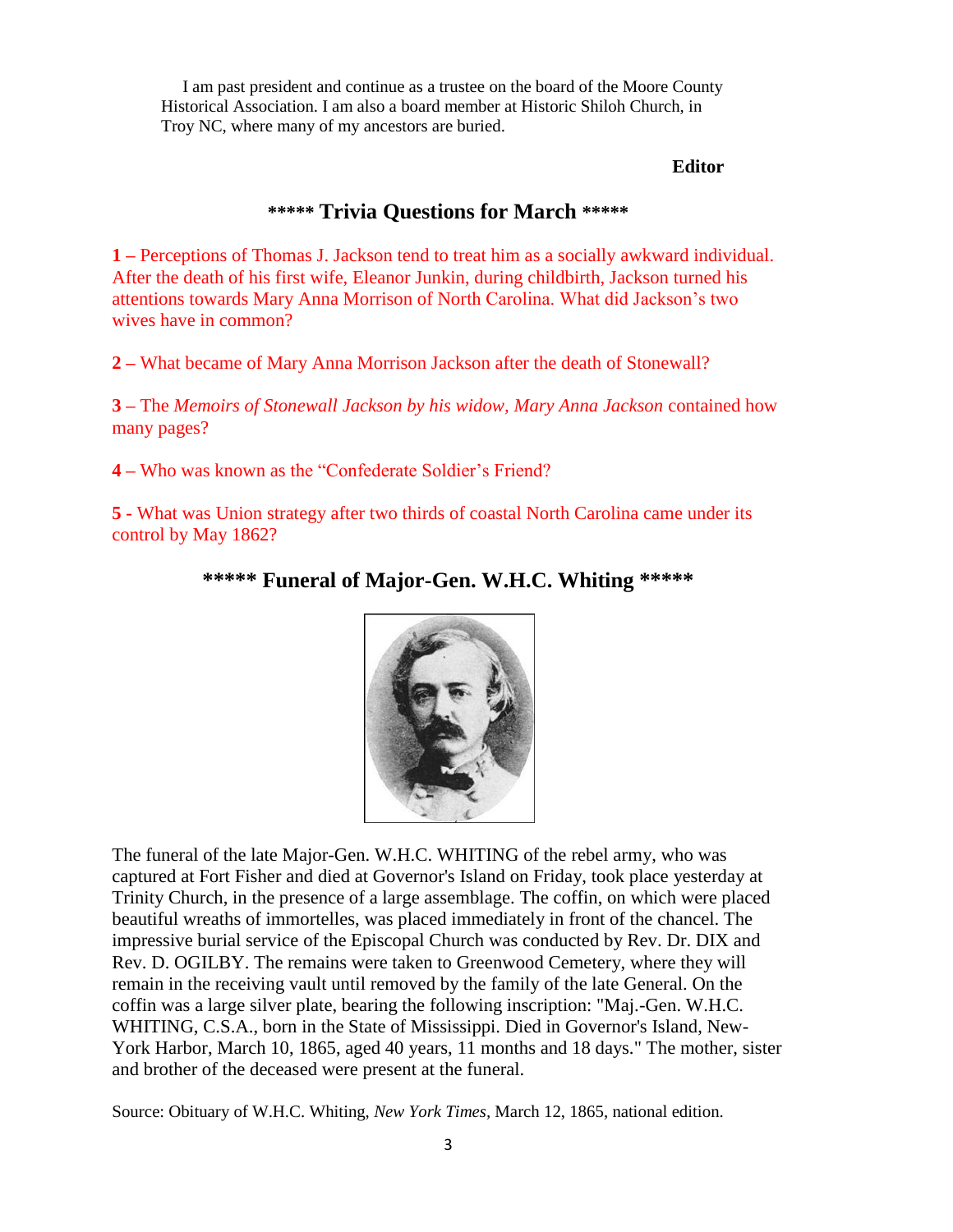#### \*\*\*\*\* **Member News & Activities** \*\*\*\*\*



**Blockade Runner the** *Robert E. Lee*

 If you have member news or news about Civil War events that you think would be of interest to CFCWRT membership, send me an email with the details. Thank you.

1 - January 15-16 found members **Judy Ward** and **Linda Lashley** attending the 1st Annual Friends of Ft. Fisher Descendants Reunion at the Carolina Beach Town Recreation Hall. Attendees numbered 164, traveling from all along the eastern seaboard and Texas for lectures, tours, displays and fellowship. Shown with them at Shepherd's Battery is the great-great grandson of Major General William H.C. Whiting, who was wounded in the final assault on Ft. Fisher and taken as a prisoner to Fort Columbus in New York, where he died on March 10, 1865.

#### Following his exhumation in 1900, his remains were relocated to Oakdale Cemetery in Wilmington.



#### **Linda Lashley**

2 - The CFCWRT was well represented this year at Cameron Art Museum's Battle of Forks Road Commemoration, February 7-8. The battle was fought on the 20th between retreating Confederates from the Ft. Fisher area and Union soldiers, primarily U.S. Colored Troops, moving toward Wilmington after the capture of the fort. Each year, the skirmish is noted by reenactments and special programs.

 We are fortunate to have a dedicated team of fellows who manned a table and tent, talking to visitors about joining the

Round Table, and it's benefits. Pictured are Dale Lear, John Winecoff and Bob Cooke, with civilian re-enactor Linda Lashley.

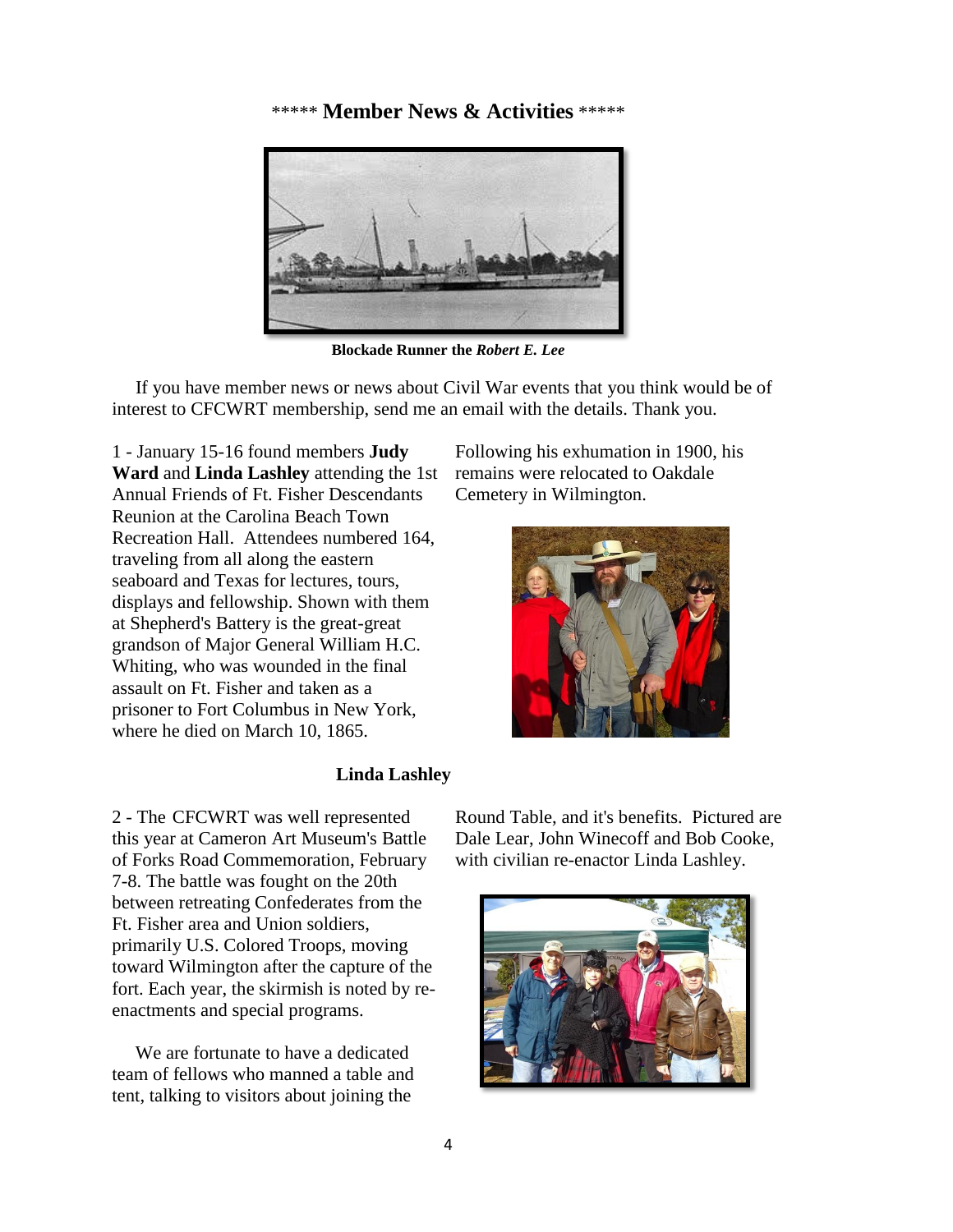3- **March 7, 2015** at 10:00 A.M. – Grand Opening of the **CSS** *Neuse* **Civil War Interpretive Center** in Kinston, NC. Opening Ceremony, Ribbon Cutting, Unveiling of Exhibits, Lectures throughout the day, Music by  $97<sup>th</sup>$  Regimental String Band, and Living History Displays and Demonstrations.



 **CSS** *Neuse* **Hull Remnant**

4 - 150th Anniversary of the **Battle of Averasboro** Commemoration, Saturday **March 14, 2015** 10 a.m. to 4 p.m. Battlefield tours, speakers, book signings, music, and displays.3300 Highway 82, Dunn, NC. Additional details: http://www.averasboro.com/

5 – 150th **Battle of Bentonville** Reenactment, **March 21 & 22, 2015**. **5466 Harper House Rd. Four Oaks NC** The event is open to the public. Tickets for Saturday & Sunday's battle reenactments are available for purchase. All other activities, including the Visitors Center, Harper House, encampments, and activities in the tent are free of charge to all visitors. Additional details:

<http://www.fobb.net/Portals/0/150/Spectator%20FAQ%20150.pdf>



6 – Brunswick Civil War Round Table – Speaker: **Theda Perdue** – Atlanta Distinguished Term Professor of Southern Culture at UNC Chapel Hill Topic: **A Tale of Two Tribes: Cherokees and Lumbees in the Civil War.** March 3rd 2015 – Registration at 6:30pm at Hatch Auditorium in the NC Baptist Assembly at Caswell Beach. Details at [http://www.brunswickcivilwarroundtable.com/meetings.](http://www.brunswickcivilwarroundtable.com/meetings)

#### **\*\*\*\*\* March 1865 \*\*\*\*\***

March 2<sup>nd</sup> - Freedman's Bureau founded for Black Education, 1865 - Confederate General Jubal Early's army is defeated at the battle of Waynesboro VA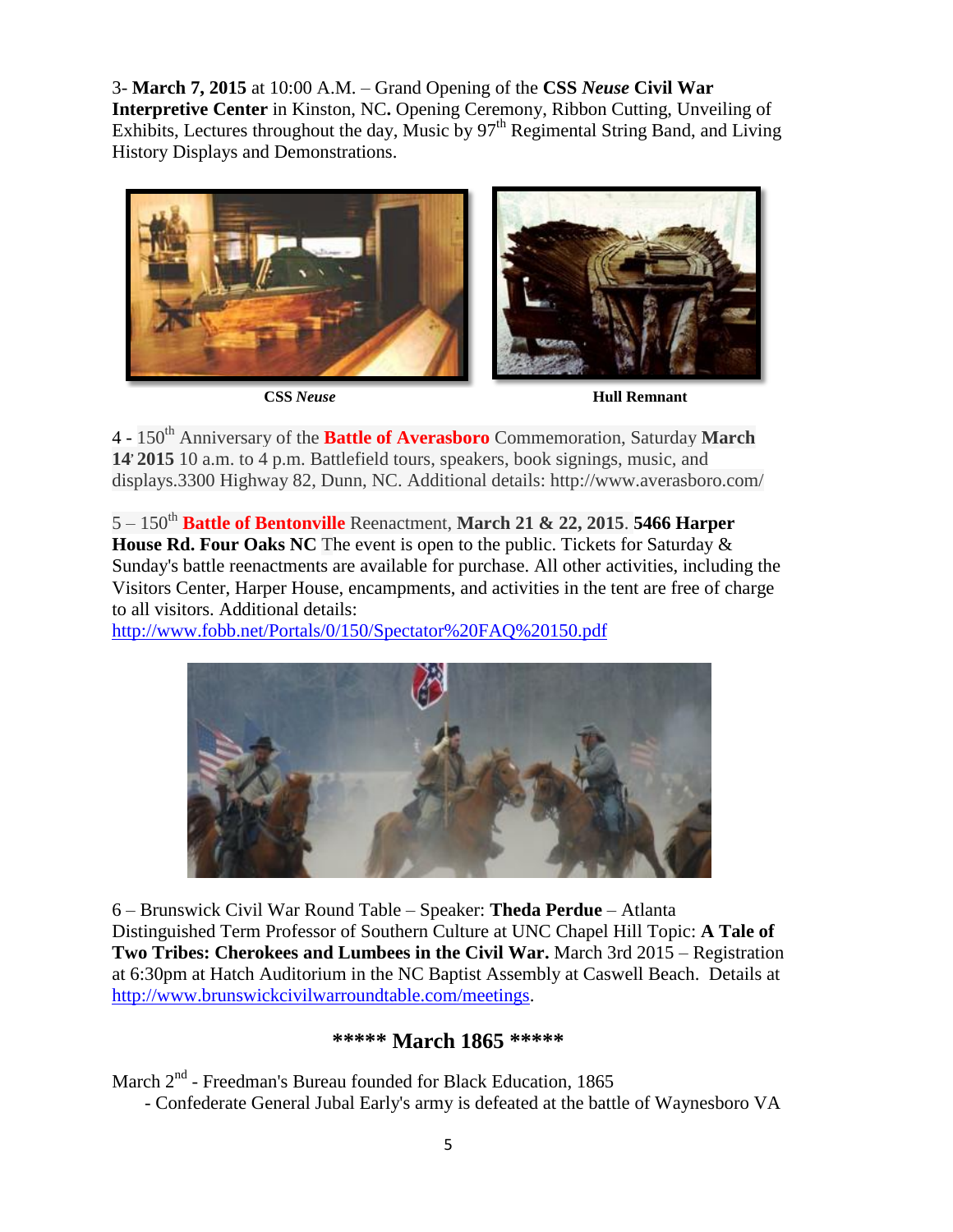March  $3<sup>rd</sup>$  - US Bureau of Refugees, Freedmen, & Abandoned Lands established by Lincoln

March 4<sup>th</sup> - Confederate Congress approves final design of "official flag" - President Lincoln inaugurated for his 2nd term as US president

March 6<sup>th</sup> - Battle of Natural Bridge, Florida - President Lincoln's 2nd Inaugural Ball

March 7<sup>th</sup> - Battles round Kinston NC

March 8<sup>th</sup> - Battle of Kingston, NC (Wilcox's ridge, Wyse Forks)

March  $10^{\text{th}}$  - Battle of Monroe's Crossroads, NC

March 11<sup>th</sup> - General William T. Sherman's Union forces occupies Fayetteville, NC

March 13<sup>th</sup> - Jefferson Davis signs bill authorizing use of slaves as soldiers  **-** US Confederate Congress calls on black slaves for field service

March 16<sup>th</sup> **-** Battle of Averasboro NC (1,500 casualties). Hardee's troops delayed Slocum's wing of Sherman's army setting the stage for Johnston's surprise at Bentonville.

March 18<sup>th</sup> - Congress of Confederate States of American adjourns for last time

March 19<sup>th</sup> - Battle of Bentonville-Confederates strike Slocum's wing. Last Grand Charge of the Army of Tennessee.



**Goldsboro Rifles Monument Harper House** 



March  $20^{th}$  - 2nd day of Battle of Bentonville NC

March  $21<sup>st</sup>$  - Battle of Bentonville ends, last Confederate effort to stop Sherman in North Carolina.

March  $22<sup>nd</sup>$  - Wilson's Raid begins to lay waste to the Confederacy in Alabama and Georgia.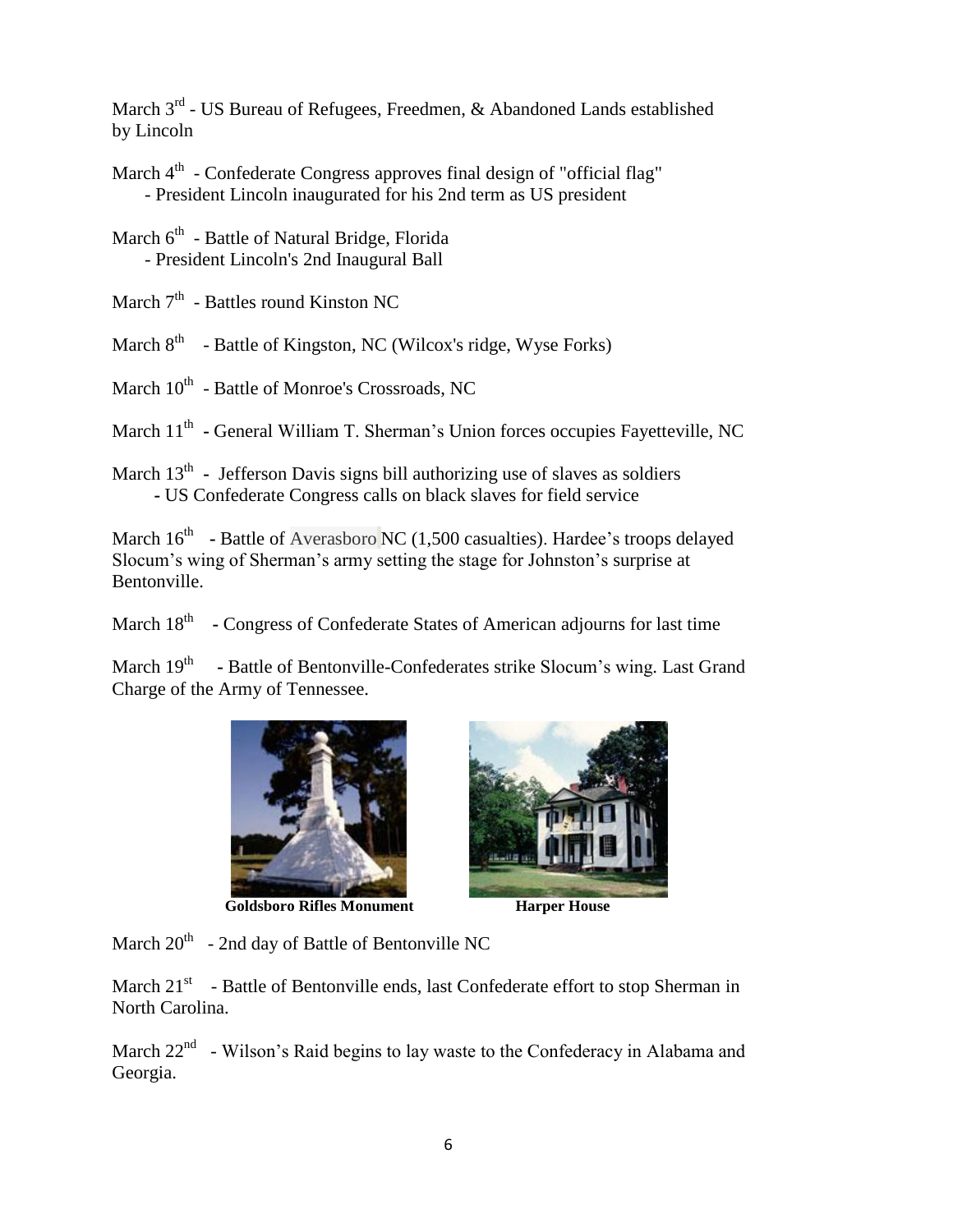March 23<sup>rd</sup> - General Sherman/Cox' troops reach Goldsboro NC

March 25<sup>th</sup> - Battle of Bluff Spring, FL

- Battle of Fort Stedman, VA in front of Petersburg
- Battle of Mobile, AL (Spanish Fort, Fort Morgan, Fort Blakely)
- SS General Lyon at Cape Hatteras catches fire & sinks, killing 400
- March 27<sup>th</sup> Siege of Spanish Fort, AL-captured by Federals
- March 29<sup>th</sup> Battle of Quaker Road, VA
- March  $30<sup>th</sup>$  Battle at Five Forks Virginia
- March  $31<sup>st</sup>$  - Battle of Boydton Plank Road, VA (White Oaks Roads, Dinwiddie C H) - Wilson defeats Forrest at Montevalla, Alabama
- Source: http://www.historyorb.com/events/date/1865/march (Accessed January 30, 2015).

### **\*\*\*\*\*February Program \*\*\*\*\***

# **The Forgotten Theater of War: The Civil War in Eastern North Carolina**



 **Dr. Chris Fonvielle** told our annual dinner meeting participants about the battles that secured early Union victories in North Carolina. He told us about the naval blockade that initially was so weak that Wilmington developed into "the" blockade running super-star that enabled the Confederacy to continue the war.

Dr. Fonvielle presented a view that the Civil War would have ended earlier if the Union Blockade Strategy Board had continued with its initial efforts that secured a large section of eastern North Carolina. If the Union had pushed to take the port of Wilmington in late 1862, The Wilmington & Weldon Rail Road would have lost its role as a purveyor of supplies to the Army of Northern Virginia – the Lifeline of the Confederacy would not have existed. Union Admiral David Dixon Porter expressed a similar view in some of his writings.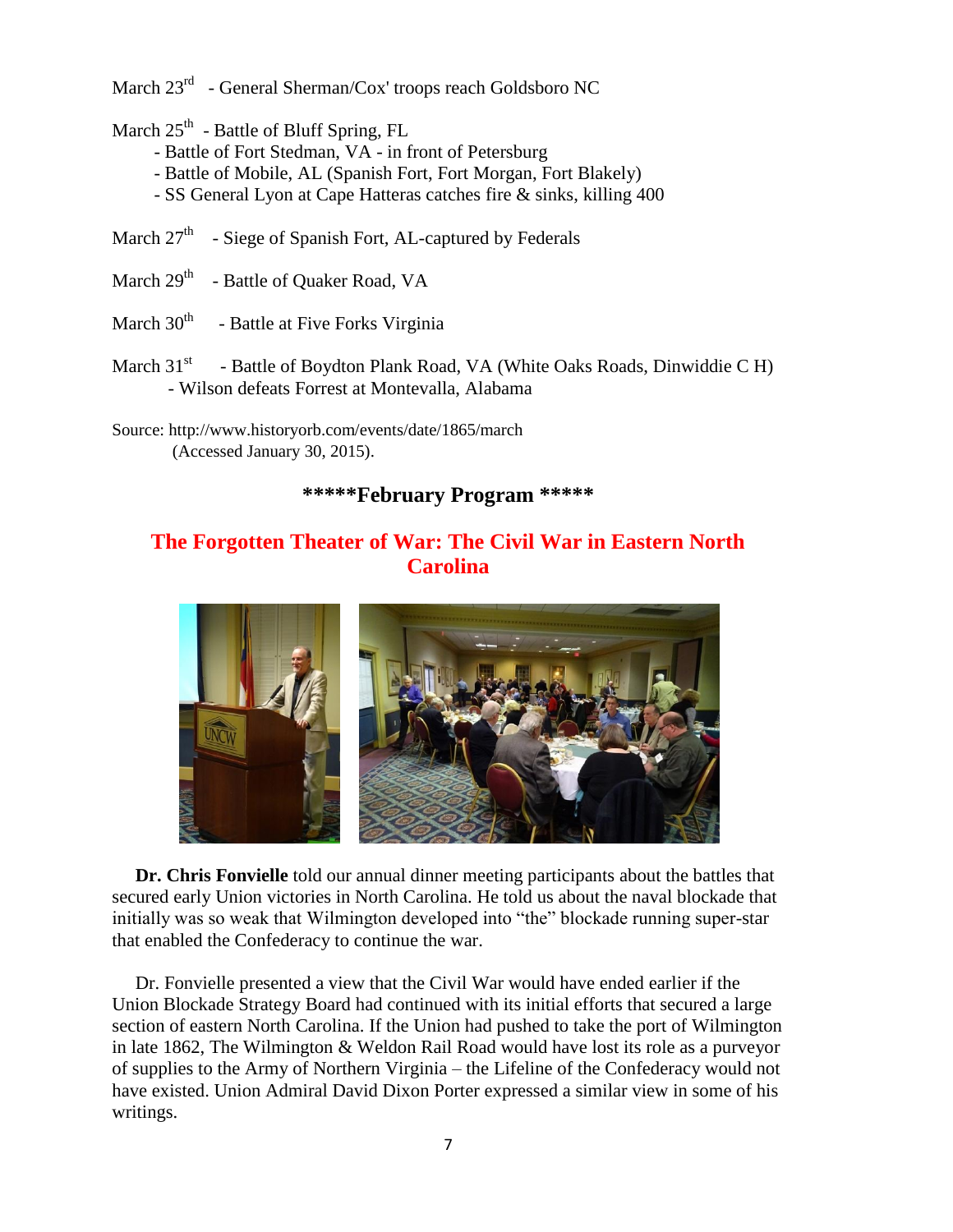Chris also shared thoughts about the social upheaval that existed in North Carolina during this period. The Union controlled section became a haven for slaves seeking their freedom. The Union became more focused on the influx of those who sought freedom. They were pushed by the efforts of men like Abraham H. Galloway. NOTE: Galloway was born into slavery near Smithville but escaped to the north. He returned south in 1862 and he led efforts to secure freedom and individual rights for former slaves. Galloway took an active part in Republican Reconstruction in the years after the war ended. He served in the North Carolina Senate in 1868 and 1870.

 While we heard about the battles, the blockade, and the fall of Fort Fisher, we also heard another part of our history. We heard about some of the people who were involved in shaping our local history.

#### **Editor \*\*\*\*\* Trivia Questions for March \*\*\*\*\***

**1 –** Perceptions of Thomas J. Jackson tend to treat him as a socially awkward individual. After the death of his first wife, Eleanor Junkin, during childbirth, Jackson turned his attentions towards Mary Anna Morrison of North Carolina. What did Jackson's two wives have in common? Ellie and Anna both had fathers who were Presbyterian ministers, professors, and college presidents. How a bumpkin from the mountains of western Virginia was able to wed daughters of prominent families can only be explained by a bearing that eluded the general public. Jackson was a loving and devoted husband who found two women who shared his religious beliefs and provided Jackson with a home life that suited his unusual personality.

Source: S.C/ Gwynne, *Rebel Yell: the Violence, Passion, and Redemption of Stonewall Jackson*  [New York: Scribner, 2014], 152.

**2 –** What became of Mary Anna Morrison Jackson after the death of Stonewall? After the general's death, Mrs. Jackson returned to her native North Carolina with Julia, who subsequently married William Christian and gave birth to a son and a daughter. Mrs. Jackson, who never remarried and wore widow's weeds for the remainder of her life, took on the task of raising her two grandchildren following Julia's untimely death in her late twenties.

 In 1898, Mrs. Jackson organized and became the first president of Stonewall Jackson Chapter #220 of the United Daughters of the Confederacy in Charlotte. Elected president for life, Mrs. Jackson presided over the activities of the chapter until failing health forced her to relinquish her duties. A fixture at reunions of Confederate veterans throughout the South in the years following the war, she remained honorary president of the chapter and an honorary president of General until her death in 1915.

#### Source:<http://vaudc.org/jackson.html>

**3 –** The *Memoirs of Stonewall Jackson by his widow, Mary Anna Jackson* contained how many pages? 647 pages. There is just something about Stonewall that lends writers to share many stories about General Jackson. James I. Robertson, Jr's *Stonewall Jackson:*